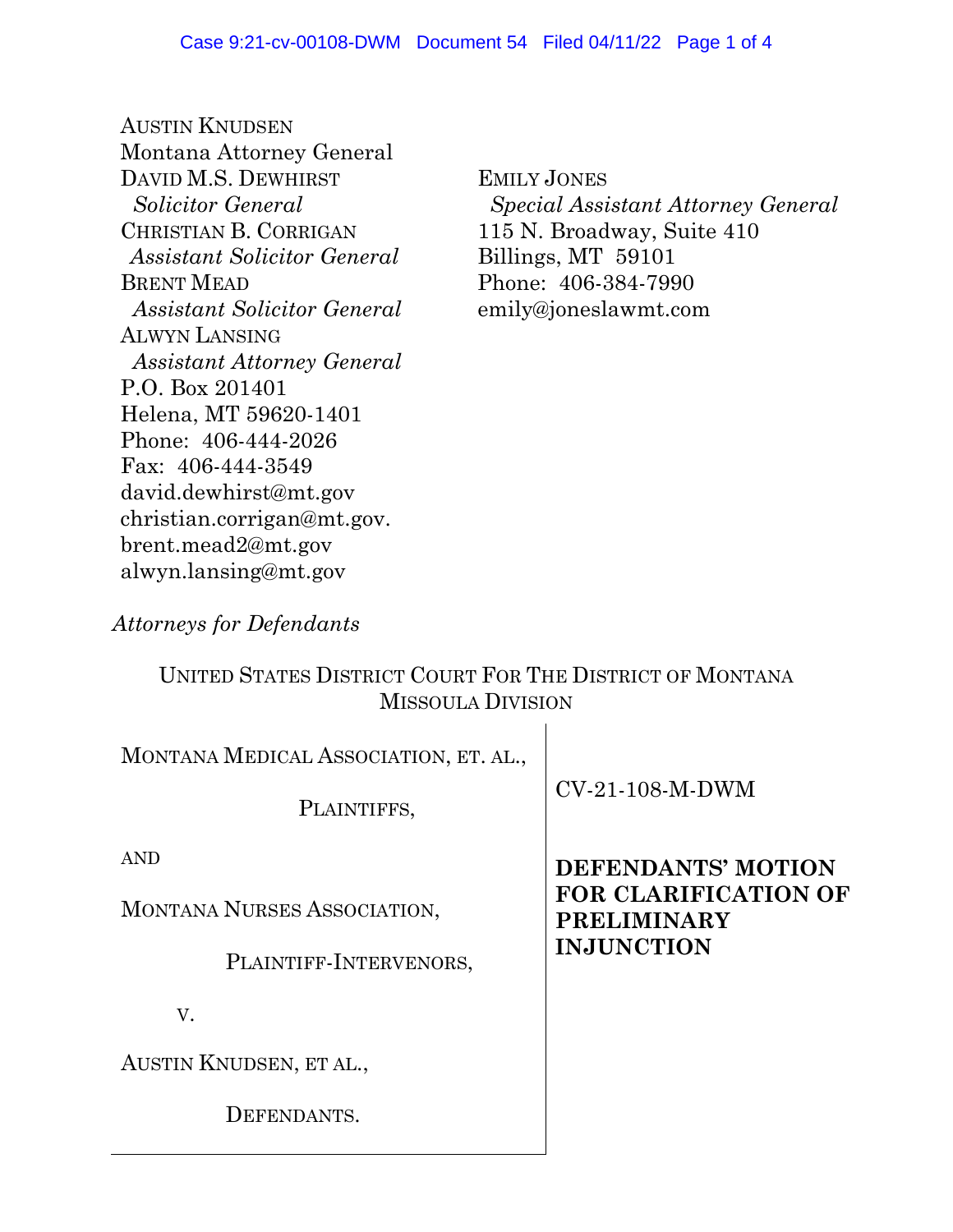Defendants hereby submit this Motion for Clarification and accompanying Brief in Support to respectfully request that the Court clarify its March 18, 2022, Order, Doc. 53, granting in part and denying in part Plaintiffs' motion for preliminary injunction. Defendants seek clarification regarding COVID-19 "booster doses," the CMS Omnibus Covid-19 Health Care Staff Vaccination Interim Final Rule, 86 Fed. Reg. 61,568 (Nov. 5, 2021) ("CMS Rule"), and enforcement of MCA § 49-2-312. Defendants believe enforcement of MCA § 49-2-312 against health care facilities requiring employees to receive a COVID-19 booster dose is not prohibited by this Court's Order because the CMS Rule only requires staff to be "fully vaccinated," which is defined as "2 weeks or more since they completed a primary vaccination series for COVID-19." 86. Fed. Reg. at 61571. Defendants, however, in an abundance of caution and with due respect for the Court's March 18 Order, seek clarification prior to taking any further action.

Counsel for Plaintiffs and Plaintiffs-Intervenors were contacted via email and have indicated that they oppose this Motion for Clarification.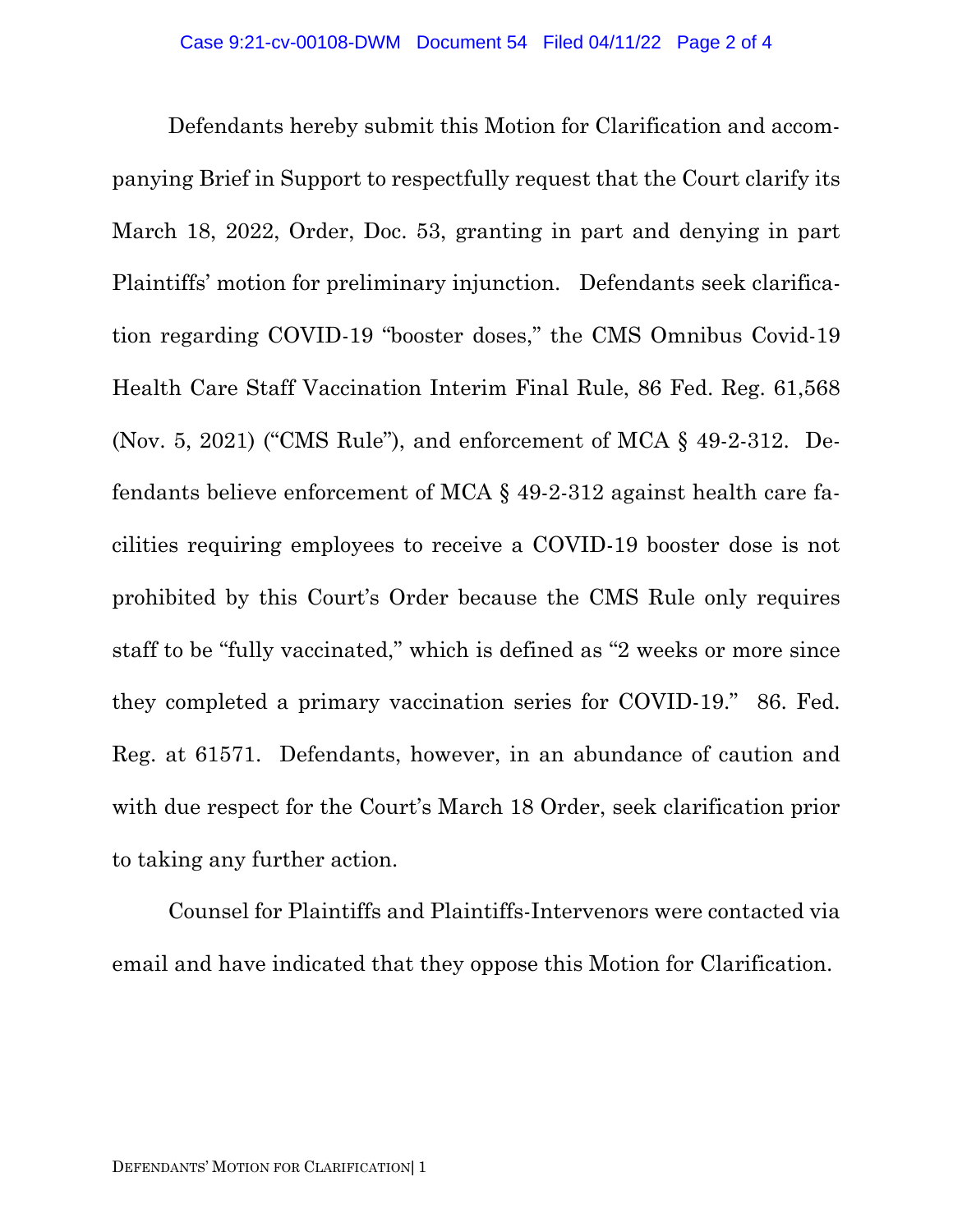Case 9:21-cv-00108-DWM Document 54 Filed 04/11/22 Page 3 of 4

DATED this 11th day of April, 2022.

Respectfully submitted.

*/s/ Christian Corrigan* 

CHRISTIAN B. CORRIGAN *Assistant Solicitor General* 215 North Sanders P.O. Box 201401 Helena, MT 59620-1401 christian.corrigan@mt.gov

*Attorney for Defendants*